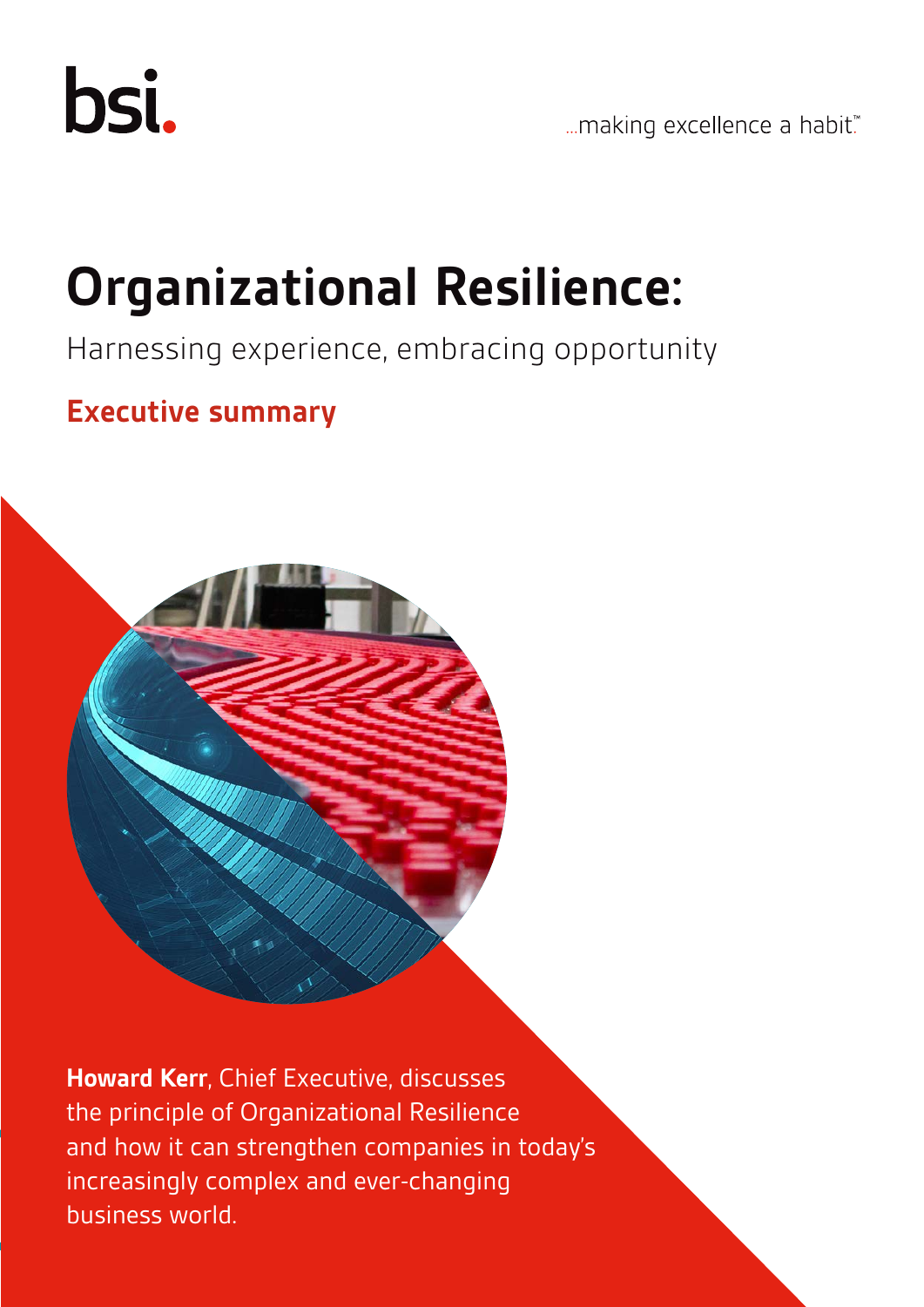Long-term prosperity in business is rare and decreasing. In the US, for example, research<sup>1</sup> has shown that companies currently remain in the S&P 500 index for an average of just 18 years, down from 61 years in 1958. And it's a similar story elsewhere in today's dynamic, interconnected world.

Every leadership team will agree that, to ensure lasting success, their organization must become 'resilient'. But what does this really mean in practice? 1 Source: Creative Destruction Whips Through Corporate America, Foster R. Innosight. 2012

There have been numerous management papers on how and why companies should embrace resilience in order to protect themselves from growing business threats. However, 'Organizational Resilience' is based upon a much broader view of resilience as a value driver for organizations, enabling them to perform robustly over the long term.

Our own recently published Standard BS 65000, defines Organizational Resilience as "the ability of an organization to anticipate, prepare for, respond and adapt to incremental change and sudden disruptions in order to survive and prosper". Here, the words "organization" and "prosper" really matter. Organizational Resilience reaches beyond survival, towards a more holistic view of business health and success. A resilient organization is Darwinian, in the sense that it adapts to a changing environment in order to remain fit for purpose.

BSI regards Organizational Resilience as a strategic imperative for all companies, both large and small.

#### **Strategic enabler**

While there is always an important element of risk management in Organizational Resilience, it should be equally focused on business improvement. Organizational Resilience is not a defensive strategy, but a positive, forward-looking 'strategic enabler', which allows business leaders to take measured risks with confidence. Robust, resilient organizations are flexible and proactive – seeing, anticipating, creating and taking advantage of new opportunities in order, ultimately, to pass the test of time.

By demonstrating the resilience of their organization – through certification and compliance to recognized standards, for example – leaders are also showing that it is reliable, trustworthy and a company that others would want to do business with. In this way, Organizational Resilience underpins enviable brand values and priceless reputational benefits.

#### **Mastering change**

Mastering Organizational Resilience requires the adoption of excellent habits to deliver business improvement by embedding competence and capability throughout the business and down the supply chain: from products and services to people and processes; and from vision and values to culture and behaviours.

Organizational Resilience requires commitment from the whole company. It is founded on the values, behaviours, culture and ethos of an organization. It is the leaders of an organization who drive these 'soft' factors. However, to make a difference, it requires top-down direction and bottom-up engagement, through clear communication and a willing embrace from all employees.

#### **Learning from experience**

The writer and philosopher Aldous Huxley observed, "Experience is not what happens to a man; it is what a man does with what happens to him." Similarly, resilience is not what happens to an organization, it is what the organization does with what happens to it.

The most resilient organizations are eager to learn from their own and others' experiences to minimize problems and grasp opportunities. Peer-to-peer networking and knowledge sharing are vital, for example, when they seek to invest in new areas, introduce innovative products and processes or penetrate new and unfamiliar markets.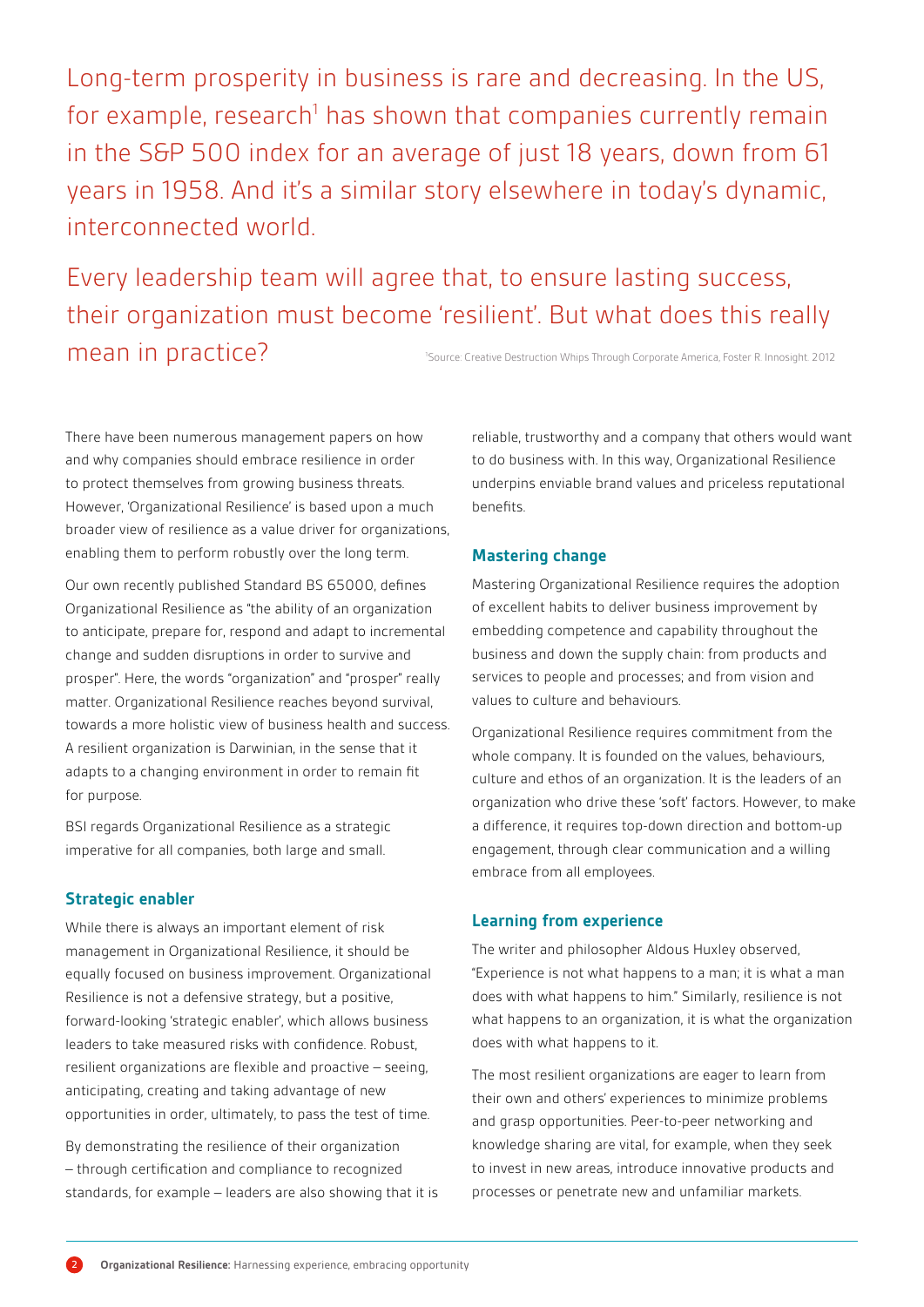#### **Building a resilient organization**

BSI's model for Organizational Resilience comprises three fundamental elements:

#### **• Product excellence**

In this context, 'product' refers to whatever product, service or solution an organization brings to market. Organizations must ask themselves which markets they serve. Do its capabilities and products match those markets' requirements and comply with their regulatory environment and if not, how can it adapt them? Truly resilient businesses innovate, creating new products and markets, and differentiating their offering to stay ahead of their competitors.

#### **• Process reliability**

Embedding best practice in developing and marketing products and services is a key component of success. Resilient organizations ensure that they 'do the basics right' consistently through the strength and reliability of their processes, while still leaving scope for innovation and creativity. Business-critical processes in the management of areas such as quality, environment, health and safety, information security and business continuity must be robust and compliant, both within an organization and also throughout key parts of its supply chain.

#### **• People behaviour**

Resilient organizations seek alignment between customer expectations and employee engagement. Contemporary organizations are inclusive and consultative, not simply dictating rules to be followed, but encouraging employees' behaviour to become an integral part of their job and their organization's culture. The challenge for the organization is to understand, articulate and demonstrate their values clearly, so that everyone 'lives' them, not because they've been told to, but because 'it's the way we do things around here'.



BSI's model is deliberately drawn as a positive feedback loop, with process excellence driving up product reliability, indivisibly linked to the people behaviour of an organization. Long-term resilience requires looking at your organizational capabilities holistically, enabling you to hold on to new ground, and to strive for continual improvement.

The model further summarizes the defining qualities of resilient organizations – the benefits that show them to be a breed apart:

- **• Strategic adaptability** giving them the ability to handle changing circumstances successfully, even if this means moving away from their core business.
- **• Agile leadership** allowing them to take measured risks with confidence and to respond quickly and appropriately to both opportunity and threat.
- **• Robust governance** demonstrating accountability across organizational structures, based upon a culture of trust, transparency and innovation, ensuring they remain true to their vision and values.